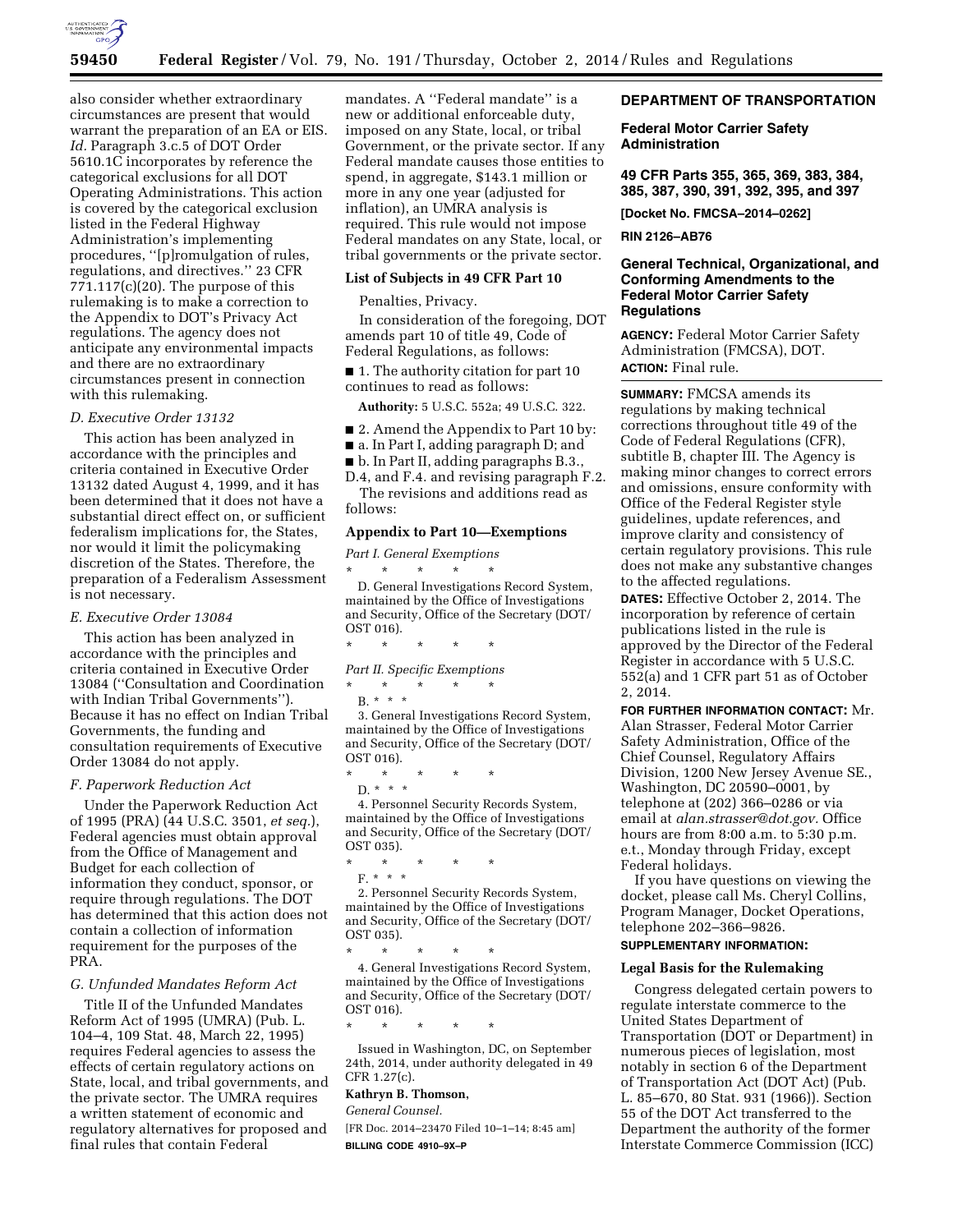to regulate the qualifications and maximum hours-of-service of employees, the safety of operations, and the equipment of motor carriers in interstate commerce. See 49 U.S.C. 104. This authority, first granted to the ICC in the Motor Carrier Act of 1935 (Pub. L. 74–255, 49 Stat. 543, Aug. 9, 1935), now appears in chapter 315 of title 49 of the U.S. Code. The regulations issued under this authority became known as the Federal Motor Carrier Safety Regulations, appearing generally at 49 CFR parts 350–399. The administrative powers to enforce chapter 315 were also transferred from the ICC to the DOT in 1966 and appear in chapter 5 of title 49 of the U.S. Code. The Secretary of the U.S. DOT (Secretary) delegated oversight of these provisions to the Federal Highway Administration (FHWA), a predecessor agency of the FMCSA. The FMCSA Administrator has been delegated authority under 49 CFR 1.87 to carry out the motor carrier functions vested in the Secretary.

Between 1984 and 1999, a number of statutes added to FHWA's authority. Various statutes authorize the enforcement of the FMCSRs, the Hazardous Materials Regulations (HMRs), and the Commercial Regulations, and provide both civil and criminal penalties for violations of these requirements. These statutes include the Motor Carrier Safety Act of 1984 (Pub. L. 98–554, 98 Stat. 2832, Oct. 30, 1984), codified at 49 U.S.C. chapter 311, subchapter III; the Commercial Motor Vehicle Safety Act of 1986 (Pub. L. 99– 570, 100 Stat. 3207–170, Oct. 27, 1986), codified at 49 U.S.C. chapter 313; the Hazardous Materials Transportation Uniform Safety Act of 1990, as amended (Pub. L. 101–615, 104 Stat. 3244, Nov. 16, 1990), codified at 49 U.S.C. chapter 51; and the ICC Termination Act of 1995 (Pub. L. 104–88, 109 Stat. 803, Dec. 29, 1995), codified at 49 U.S.C. chapters 131–149.

The Motor Carrier Safety Improvement Act of 1999 (MCSIA) (Pub. L. 106–159, 113 Stat. 1748, Dec. 9, 1999) established FMCSA as a new operating administration within the DOT, effective January 1, 2000. The motor carrier safety responsibilities previously assigned to both the ICC and the FHWA are now assigned to FMCSA. Congress expanded, modified, and amended FMCSA's authority in the Uniting and Strengthening America by Providing Appropriate Tools Required to Intercept and Obstruct Terrorism (USA PATRIOT) Act of 2001 (Pub. L. 107–56, 115 Stat. 272, Oct. 26, 2001), the Safe, Accountable, Flexible, Efficient Transportation Equity Act: A Legacy for Users (SAFETEA–LU) (Pub. L. 109–59,

119 Stat. 1144, Aug. 10, 2005), the SAFETEA–LU Technical Corrections Act of 2008 (Pub. L. 110–244, 122 Stat. 1572, June 6, 2008), and the Moving Ahead for Progress in the 21st Century Act (MAP–21) (Pub. L. 112–141, 126 Stat. 405, July 6, 2012).

The provisions of the FMCSRs amended by this rule are based on the statutes detailed above. The legal authority for each of those provisions was explained when the requirement was originally adopted and is noted at the beginning of each part in title 49 of the CFR. Title 49 CFR subtitle B, chapter III, contains all of the FMCSRs.

The Administrative Procedure Act (APA) (5 U.S.C. 551–706) specifically provides exceptions to its notice and public comment rulemaking procedures where the Agency finds there is good cause (and incorporates the finding and a brief statement of reasons therefore in the rules issued) to dispense with them. Generally, good cause exists where the Agency determines that notice and public procedures are impractical, unnecessary, or contrary to the public interest (5 U.S.C. 553(b)). The amendments made in this final rule merely correct inadvertent errors and omissions, remove or update obsolete references, and make minor changes to improve clarity and consistency. The technical amendments do not impose any new requirements, nor do they make any substantive changes to the CFR. For these reasons, the FMCSA finds good cause that notice and public comment on this final rule is unnecessary; thus this rule will be effective on the date of publication in the **Federal Register**.

#### **Background**

This document makes editorial changes to correct inaccurate references and citations, improve clarity, and fix errors. The reasons for each of these minor revisions are set out below, in a section-by-section description of the changes. These amendments do not impose any new requirements, nor do they make substantive changes to the CFR.

### **Section-by-Section Analysis**

This section-by-section analysis describes the technical amendment provisions in numerical order.

#### *Part 355*

*Appendix A to Part 355.* Under the section for ''Regulatory Review,'' the paragraph titled ''Hours of Service of Drivers<sup>"</sup> is revised to account for the final rules of December 27, 2011 (76 FR 81134) and October 28, 2013 (78 FR 64179). In addition, new text

summarizing requirements for passenger carriers is added.

## *Part 365*

*Section 365.405.* In paragraph (a)(1), the name of the office that receives filings of Form OP–FC–1 is changed from the former name ''IT Operations Division (MC–RIO)'' to ''Office of Registration and Safety Information (MC–RS).''

*Section 365.411.* In paragraph (b), the name of the office that receives filings of protests and petitions for reconsideration is changed from the former ''IT Operations Division (MC– RIO)'' to ''Office of Registration and Safety Information (MC–RS).''

*Section 365.413.* In paragraph (b), the name of the office that receives filings of protests and petitions for reconsideration is changed from the former ''IT Operations Division (MC– RIO)'' to ''Office of Registration and Safety Information (MC–RS).''

#### *Part 369*

*Section 369.6.* The phrase ''Office of Information Technology'' (MC–RI) is removed and replaced with the phrase ''Office of Registration and Safety Information (MC–RS)'' to reflect the proper name of the office with such responsibilities.

### *Part 383*

*Section 383.3.* The Interpretative rule referenced in Question 18 and responsive Guidance to § 383.3 is removed. Question 18 was published April 4, 1997 (65 FR 16394). FMCSA rescinds that interpretation and motor carriers should no longer rely on that guidance since it was made obsolete by the Hazardous Materials Transportation Uniform Safety Act of 1990 § 4, (Pub. L. 101–615, Nov. 16, 1990), which granted the Pipeline and Hazardous Materials Safety Administration jurisdiction over intrastate hazardous materials. The Hazardous Materials Regulations (HMRs) apply to the transport of hazardous materials requiring placarding, regardless of the type of vehicle utilized. Also note that this deletion ensures internal consistency with related guidance. Specifically, guidance to § 383.97, Question 7, clarifies that all drivers of vehicles required to be placarded need to have a Commercial Driver's License (CDL) with an HM endorsement.

*Section 383.5.* First, under the definition for ''Conviction,'' the word ''probated'' is removed and replaced with the word ''prorated'' to correct an error. Second, the definition of commercial motor vehicle is amended to add the names of the three vehicle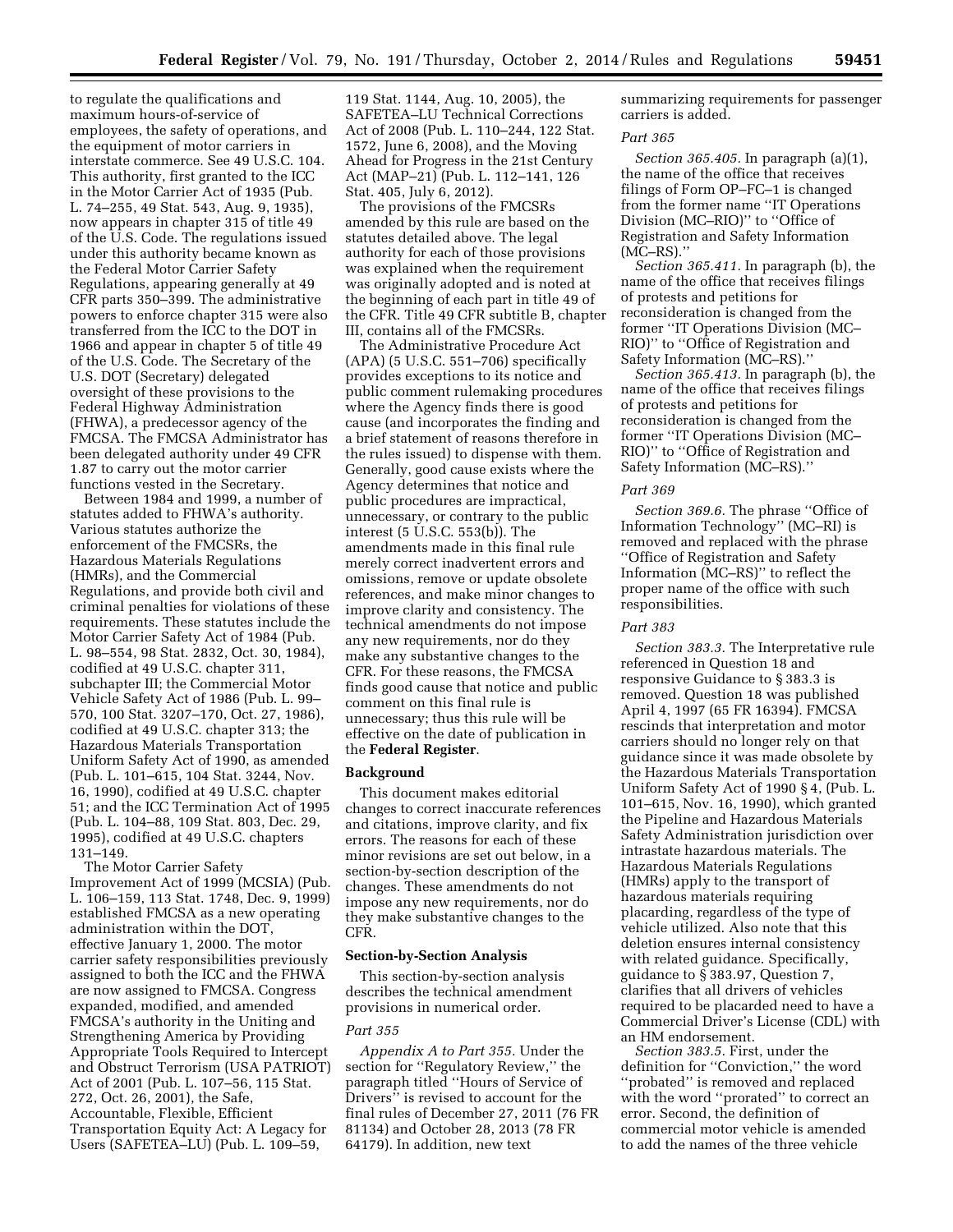groups listed in 49 CFR 383.91(a): Combination Vehicle (Group A), Heavy Straight Vehicle (Group B), and those vehicles that meet neither the Group A nor Group B requirements (Group C). This amendment does not change the applicability of the commercial driver's license (CDL) requirements in any way, but provides a practical means for the reader to understand how the four individual components of the definition in § 383.5 align with the three vehicle groups listed in § 383.91. As such, the amended definition provides a valuable reference tool for CDL applicants and holders, employers, and motor carrier enforcement personnel by eliminating the need to reference multiple sections within part 383.

*Section 383.73.* The March 25, 2013 CDL Testing and CLP Standards final rule (78 FR 17875) made revisions to several provisions of parts 383 and 384 to include a prohibition on the transfer of Commercial Learner's Permits (CLPs) as provided in the Commercial Driver's License Information System (CDLIS) State Procedures Manual incorporated by reference in 49 CFR 384.107. The March 2013 final rule inadvertently omitted from paragraph (n)(1) conforming changes to reflect the CLP transfer prohibition. To correct this omission, first, in paragraph (n)(1), the phrase ''or upgraded CLP, or an initial, renewed'' is added after the word ''renewed.'' Also, after the first instance of the word ''upgraded'' the phrase ''or transferred CLP or'' is removed. The other change in paragraph (n)(1) concerns knowledge and skills test scores verification before a transferred CDL is issued. Verification of test scores is not needed when a CDL is transferred to another State because the scores were previously verified when the CDL was initially issued in the former State of record. This change is consistent with the requirements in §§ 383.135(c) and 384.225 that exclude the test scores from being part of the CDLIS driver record (as defined by 49 CFR 383.5) that is required to be sent to the new State of record upon transfer of a CDL. Therefore, States cannot and need not enforce the knowledge and skills test scores verification requirements for a CDL transferred to a new State of record under  $\S 383.73(n)(1)$ . This amendment addresses this issue by removing the requirement to verify knowledge and skills test scores when a CDL is transferred to a new State of record.

In paragraph (o)(4), after the third instance of the word ''medical'' the following phrase is added: ''examiner's certificate is voided or rescinded or a medical.'' This clarifies statutory authority granted to FMCSA under 49

U.S.C. section 31149(c)(2) for FMCSA to void a medical examiner's certificate for a CLP or CDL under certain circumstances.

### *Part 384*

*Section 384.107.* The entire section was revised according to the incorporation by reference drafting requirements of the Office of the Federal Register. In paragraph (b), the incorporation by reference of the AAMVA ''Commercial Driver's License Information System (CDLIS) State Procedures Manual,'' Release 5.2.0, February 2011, is replaced by the updated version, Commercial Driver's License Information System (CDLIS) State Procedures Manual,'' Release 5.3.2.1, August 2013. This change reflects a routine update of the referenced manual to include clarifications of procedures related to the medical examiner's certification as part of the CDL, modification of procedures to reflect the Federal requirements in the CDL Testing and CLP Standards final rule and the renumbering of sections and crossreferences. Paragraph (c) is deleted to address the incorporation by reference drafting requirements of the Office of the Federal Register. The scope of the incorporation by reference is otherwise unchanged.

*Section 384.206.* Paragraph (a)(1) is amended by clarifying that CLPs cannot be transferred from one State to another State. The March 25, 2013 CDL Testing and CLP standards final rule made revisions to several sections of 49 CFR parts 383 and 384 to include a prohibition on the transfer of CLPs, but conforming changes to this section were mistakenly omitted. This amendment addresses this omission.

*Section 384.209.* Paragraph (b)(2) is amended by adding the phrase ''from a foreign country'' after the phrase ''a person'' to implement MAP–21 section 32203(b) requiring reporting of convictions of a foreign commercial driver to the Federal Convictions and Withdrawal Database. The current language could be seen as applying to all commercial drivers from the United States, but that contradicts the plain language of the statute limiting application to a foreign commercial driver.

*Section 384.212.* In paragraph (b), the phrase ''CLP or,'' inadvertently appears twice. The March 25, 2013 CDL Testing and CLP Standards final rule made revisions to several sections of 49 CFR parts 383 and 384 to include a prohibition on the transfer of CLPs, but mistakenly omitted conforming changes to this section. This amendment addresses that omission.

*Section 384.225.* Paragraph (e) is amended to ensure the language properly correlates with the section's lead in language ''the state must,'' and, thus, is grammatically correct. The word ''allow'' is inserted and the word ''may'' is replaced by the word ''to'' for clarity.

Paragraph (f) is amended by changing "The" to "Ensure the" at the beginning of the paragraph for grammatical precision. Also, the phrase regarding the National Law Enforcement Telecommunications System (NLETS) is removed, since NLETS is not maintaining the CDLIS system, but only has the ability to access CDLIS data.

*Section 384.228.* Paragraph (j)(2) is moved to paragraph (h)(3). Movement of this text reflects new requirements placed in paragraph (h)(1) as part of the March 25, 2013 CDL Testing and CLP Standards final rule (78 FR 17875), which changed background checks from an annual requirement to a one-time event. This is a conforming amendment to retain existing requirements for such background checks and to place such requirements in the appropriate place within § 384.228.

*Section 384.229.* Paragraph (b) is amended by deleting the sentence beginning after ''examiners,'' which reads: ''For third party testers and examiners who were granted the training and skills testing exception under § 383.75(a)(7), the covert and overt monitoring must be performed at least once every year;.'' The March 25, 2013 CDL Testing and CLP Standards final rule (78 FR 17875) removed the exception under § 383.75(a)(7) referenced in § 384.229. This is a conforming amendment to clarify that the exception was deleted.

*Section 384.305.* In the final untitled paragraph, the phrase ''Approved by the Office of Management and Budget under control number 2125–0542'' is deleted for clarity. The reference to a specific OMB information collection is outdated and confusing in the context of the State certification requirements.

#### *Part 385*

*Section 385.308.* Paragraph (a)(1) is corrected by adding the word ''motor'' after ''commercial'' and before ''vehicle'' to provide the proper term ''commercial motor vehicle,'' as utilized in part 385 and defined in § 385.3.

*Section VII of Part 385, Appendix B.*  In the ''List of Acute and Critical Regulations'' the following paragraph regarding § 397.101(d) is deleted: ''Requiring or permitting the operation of a motor vehicle containing highway route-controlled quantity, as defined in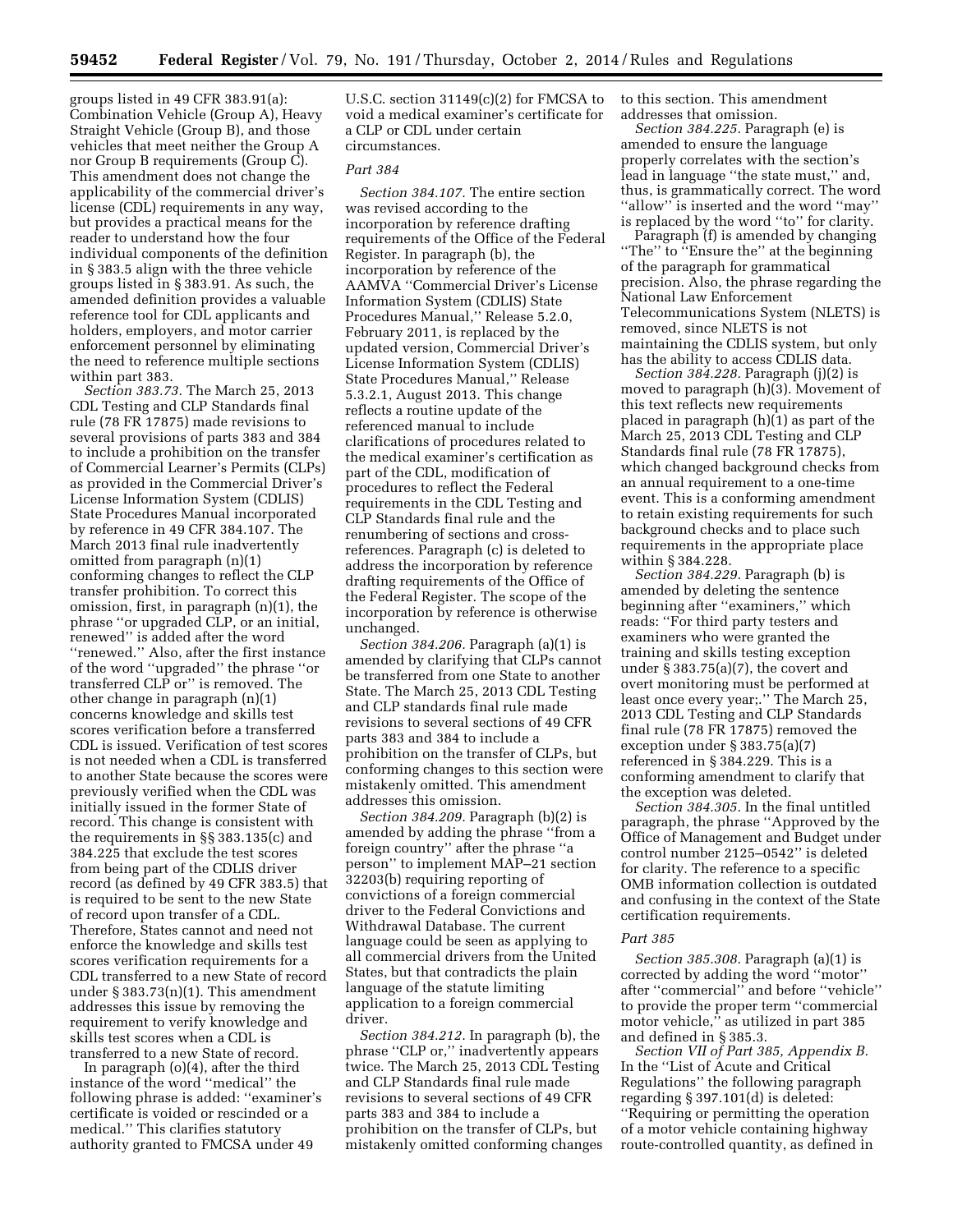§ 173.403, of radioactive materials that is not accompanied by a written route plan.'' This provision was mistakenly added to part 385, Appendix B and will therefore be deleted.

#### *Part 387*

*Section 387.15.* The references to OMB numbers 2125–0074 and 2125– 0075 are deleted for clarity in Illustrations I and II respectively. Such references to specific OMB information collection approvals are outdated, confusing, and superfluous in the context of the rules' sample illustrations of insurance and surety bond forms.

*Section 387.39.* The reference to OMB approval under control number 2125– 0518 is deleted for clarity. This reference to a specific OMB information collection approval is outdated, confusing, and superfluous in the context of the rules' sample illustration of a motor carrier public liability surety bond.

#### *Part 390*

*Section 390.5.* First, under the definition of ''Conviction,'' the word ''probated'' is removed and replaced with the word ''prorated'' to correct an error. Second, a definition of ''Crash'' that cross-references the existing definition of ''Accident'' in 49 CFR 390.5 is added to clarify that these terms are synonymous.

*Section 390.19.* In paragraph (d), the name of the office to file forms MCS– 150, MCS–150B and MCS–150C is changed in the first sentence from ''Office of Information Management'' to ''Office of Registration and Safety Information.'' Also, in the first sentence after the word ''with'' the word ''the'' is inserted to correct the grammar. In the second sentence, the office to file forms with is changed from ''Office of Information Management, MC–RIO'' to ''Office of Registration and Safety Information (MC–RS).''

*Section 390.40.* The cross-reference to § 386.72(b)(1) in paragraph (j) is an error and is replaced with the correct crossreference to section 386.72(b)(3).

### *Part 391*

*Section 391.63.* The reference to approval under OMB control number 2125–0081 is deleted for clarity. This reference to a specific OMB information collection approval is outdated, confusing, and superfluous in the context of the rules' description of the obligations for motor carriers employing multiple-employer drivers.

## *Part 392*

*Section 392.5.* In paragraph (a)(3), the word ''and'' is changed to ''or'' to correct an error.

## *Part 395*

*Section 395.8.* The reference to OMB approval under control number 2125– 0016 is deleted for clarity. This reference to a specific OMB information collection approval is outdated, confusing, and superfluous in the context of the rule's sample illustration of regulations, which generally outline drivers' record of duty status obligations and provide a sample duty status graph grid.

#### *Part 397*

*Section 397.69.* Paragraph (b) is amended to reflect statutory changes under section 33013(b) of MAP–21, which amended 49 U.S.C. 5125(c)(1) to require publication of highway route designations in the Department's hazardous materials route registry under 49 U.S.C. 5112(c). The citation to section 105(b)(4) of the Hazardous Materials Transportation Act is deleted since it is now obsolete. Language regarding an effective date of November 14, 1996, is also deleted since it is also obsolete.

In paragraph (c), the phrase ''of this subpart'' is amended to read ''of this part'' to correct an inaccurate reference.

*Section 397.73.* In paragraph (a), footnote 2 is deleted and replaced by an internet link for convenience. Also, the reference to FMCSA is replaced by the ''Federal Highway Administration (FHWA),'' since that latter agency is the correct publisher of the ''Manual on Uniform Traffic Control Devices for Streets and Highways.''

In paragraph (b), additional text is added since section 33013(a) of MAP– 21 amended 49 U.S.C. section 5112(c) to add State reporting requirements, which include the name of the responsible agency for hazmat materials highway route designations. In addition, the phrase ''regarding designations existing on November 14, 1994'' is deleted as obsolete. Also, based on a new requirement from section 33013(b) of MAP- 21, a State or Tribally-designated route is effective only after it is published in FMCSA's Hazardous Materials Route Registry. This requirement is added as new paragraph (c).

The reference to OMB approval under control number 2125–0554 at the end of the section is deleted for clarity. Such a reference to a specific OMB information collection approval is outdated, confusing, and superfluous in

the context of the rule's public information and reporting requirements.

*Section 397.103.* Based on a new publication requirement from section 33013(b) of MAP–21, the following sentence will be added as a new paragraph (c)(3) to clarify when a new routing designation is effective for radioactive materials: ''The route is published in FMCSA's Hazardous Materials Route Registry.''

## **Rulemaking Analyses**

## *Executive Order 12866 (Regulatory Planning and Review) and DOT Regulatory Policies and Procedures*

FMCSA has determined that this action is not a significant regulatory action within the meaning of Executive Order 12866, as supplemented by Executive Order 13563 (76 FR 3821, January 18, 2011), or within the meaning of the DOT regulatory policies and procedures (44 FR 1103, February 26, 1979). Thus, the Office of Management and Budget (OMB) did not review this document. We expect the final rule will have minimal costs; therefore, a full regulatory evaluation is unnecessary.

## *Regulatory Flexibility Act*

In compliance with the Regulatory Flexibility Act of 1980 (5 U.S.C. 601– 612), FMCSA has evaluated the effects of this rule on small entities. Because the rule makes only minor editorial corrections and places no new requirements on the regulated industry, FMCSA certifies that this action will not have a significant economic impact on a substantial number of small entities.

### *Unfunded Mandates Reform Act*

The final rule will not impose an unfunded Federal mandate, as defined by the Unfunded Mandates Reform Act of 1995 (2 U.S.C. 1532, *et seq.*), that will result in the expenditure by State, local and tribal governments, in the aggregate, or by the private sector, of \$141.9 million (which is the value of \$100 million in 2010 after adjusting for inflation) or more in any 1 year.

### *E.O. 13132 (Federalism)*

A rule has implications for Federalism under section 1(a) of Executive Order 13132 if it has ''substantial direct effects on the States, on the relationship between national government and the States, or on the distribution of power and responsibilities among various levels of government.'' FMCSA has determined that this rule will not have substantial direct effects on States, nor will it limit the policymaking discretion of States. Nothing in this document preempts or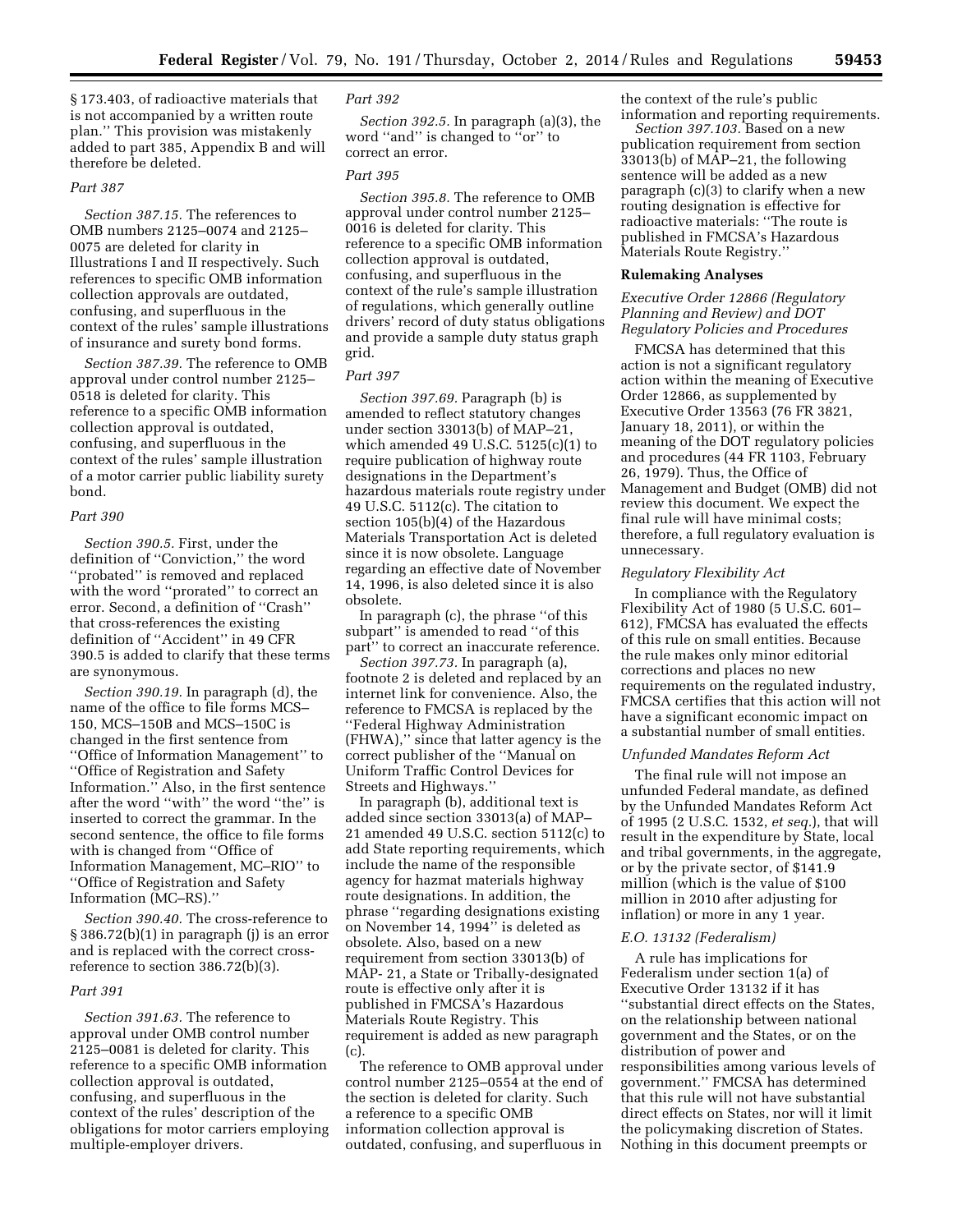modifies any provision of State law or regulation, imposes substantial direct unreimbursed compliance costs on any State, or diminishes the power of any State to enforce its own laws. Accordingly, this rulemaking does not have Federalism implications warranting the application of E.O. 13132.

## *E.O. 12372 (Intergovernmental Review)*

The regulations implementing E.O. 12372 regarding intergovernmental consultation on Federal programs and activities do not apply to this rule.

### *Indian Tribal Governments*

This rule does not have tribal implications under Executive Order 13175 titled, ''Consultation and Coordination with Indian Tribal Governments,'' because it would not have a substantial direct effect on one or more Indian tribes, on the relationship between the Federal Government and Indian tribes, or on the distribution of power and responsibilities between the Federal Government and Indian tribes.

## *Paperwork Reduction Act*

Under the Paperwork Reduction Act of 1995 (PRA) (44 U.S.C. 3501 *et seq.*), Federal agencies must obtain approval from the Office of Management and Budget (OMB) for each collection of information they conduct, sponsor, or require through regulations. FMCSA determined that no new information collection requirements are associated with this final rule.

#### *National Environmental Policy Act*

FMCSA analyzed this final rule for the purpose of ascertaining the applicability of the National Environmental Policy Act of 1969 (42 U.S.C. 4321 *et seq.*) and determined under our Environmental Procedures Order 5610.1, issued March 1, 2004 (69 FR 9680), that this action would not have any effect on the quality of the environment. In addition, this final rule is categorically excluded from further analysis and documentation under the Categorical Exclusion (CE) in paragraph 6(b) of Appendix 2 of FMCSA Order 5610.1. This CE addresses minor editorial corrections such as found in this rulemaking; therefore preparation of an environmental assessment or environmental impact statement is not necessary.

The FMCSA also analyzed this rule under the Clean Air Act, as amended (CAA), section 176(c) (42 U.S.C. 42 U.S.C. 7506(c)), and implementing regulations promulgated by the Environmental Protection Agency. Approval of this action is exempt from the CAA's general conformity requirement since it does not affect direct or indirect emissions of criteria pollutants.

# *E.O. 12898 (Environmental Justice)*

This technical amendment final rule is not subject to Executive Order 12898 (59 FR 7629, February 16, 1994). Executive Order 12898 establishes Federal executive policy on environmental justice. Its main provision directs Federal agencies, to make environmental justice part of their mission by identifying and addressing, as appropriate, disproportionately high and adverse human health or environmental effects of their programs, policies, and activities on minority populations and low-income populations in the United States. FMCSA determined that this rule will not have disproportionately high and adverse human health or environmental effects on minority or low-income populations because it does not change the substance of any of the FMCSRs.

## *E.O. 13211 (Energy Effects)*

FMCSA has analyzed this rule under Executive Order 13211 titled, ''Actions Concerning Regulations That Significantly Affect Energy Supply, Distribution, or Use.'' The Agency has determined that it is not a ''significant energy action'' under that Executive Order because it is not a ''significant regulatory action'' under Executive Order 12866 and is not likely to have a significant adverse effect on the supply, distribution, or use of energy. Therefore, no Statement of Energy Effects is required.

## *E.O. 13045 (Protection of Children)*

Executive Order 13045 titled, ''Protection of Children from Environmental Health Risks and Safety Risks'' (62 FR 19885, Apr. 23, 1997), requires agencies issuing ''economically significant'' rules, if the regulation also concerns an environmental health or safety risk that an agency has reason to believe may disproportionately affect children, to include an evaluation of the regulation's environmental health and safety effects on children. As discussed previously, this rule is not economically significant. Therefore, no analysis of the impacts on children is required.

## *E.O. 12988 (Civil Justice Reform)*

This action meets applicable standards in sections 3(a) and 3(b)(2) of E.O. 12988 titled, ''Civil Justice Reform,'' to minimize litigation, eliminate ambiguity, and reduce burden.

## *E.O. 12630 (Taking of Private Property)*

This rule will not effect a taking of private property or otherwise have taking implications under E.O. 12630 titled, ''Governmental Actions and Interference with Constitutionally Protected Property Rights.''

## *National Technology Transfer and Advancement Act*

The National Technology Transfer and Advancement Act (15 U.S.C. 272 note) requires Federal agencies proposing to adopt technical standards to consider whether voluntary consensus standards are available. If the Agency chooses to adopt its own standards in place of existing voluntary consensus standards, it must explain its decision in a separate statement to OMB. Because FMCSA does not intend to adopt technical standards, there is no need to submit a separate statement to OMB on this matter.

### *Privacy Impact Assessment*

Section 522(a)(5) of the Transportation, Treasury, Independent Agencies, and General Government Appropriations Act, 2005 (Pub. L. 108– 447, Division H, Title I, 118 Stat. 2809 at 3268, Dec. 8, 2004) requires DOT and certain other Federal agencies to conduct a privacy impact assessment of each rule that will affect the privacy of individuals. Because this final rule will not affect the privacy of individuals, FMCSA did not conduct a separate privacy impact assessment.

### **List of Subjects**

#### *49 CFR Part 355*

Highway safety, Intergovernmental relations, Motor carriers, Motor vehicle safety, Reporting and recordkeeping requirements.

#### *49 CFR Part 365*

Administrative practice and procedure, Brokers, Buses, Freight forwarders, Maritime carriers, Mexico, Motor carriers, Moving of household goods.

### *49 CFR Part 369*

Reporting and recordkeeping requirements.

## *49 CFR Part 383*

Administrative practice and procedure, Alcohol abuse, Drug abuse, Highway safety and motor carriers.

## *49 CFR Part 384*

Administrative practice and procedure, Alcohol abuse, Drug abuse, Highway safety, Incorporation by reference, and Motor carriers.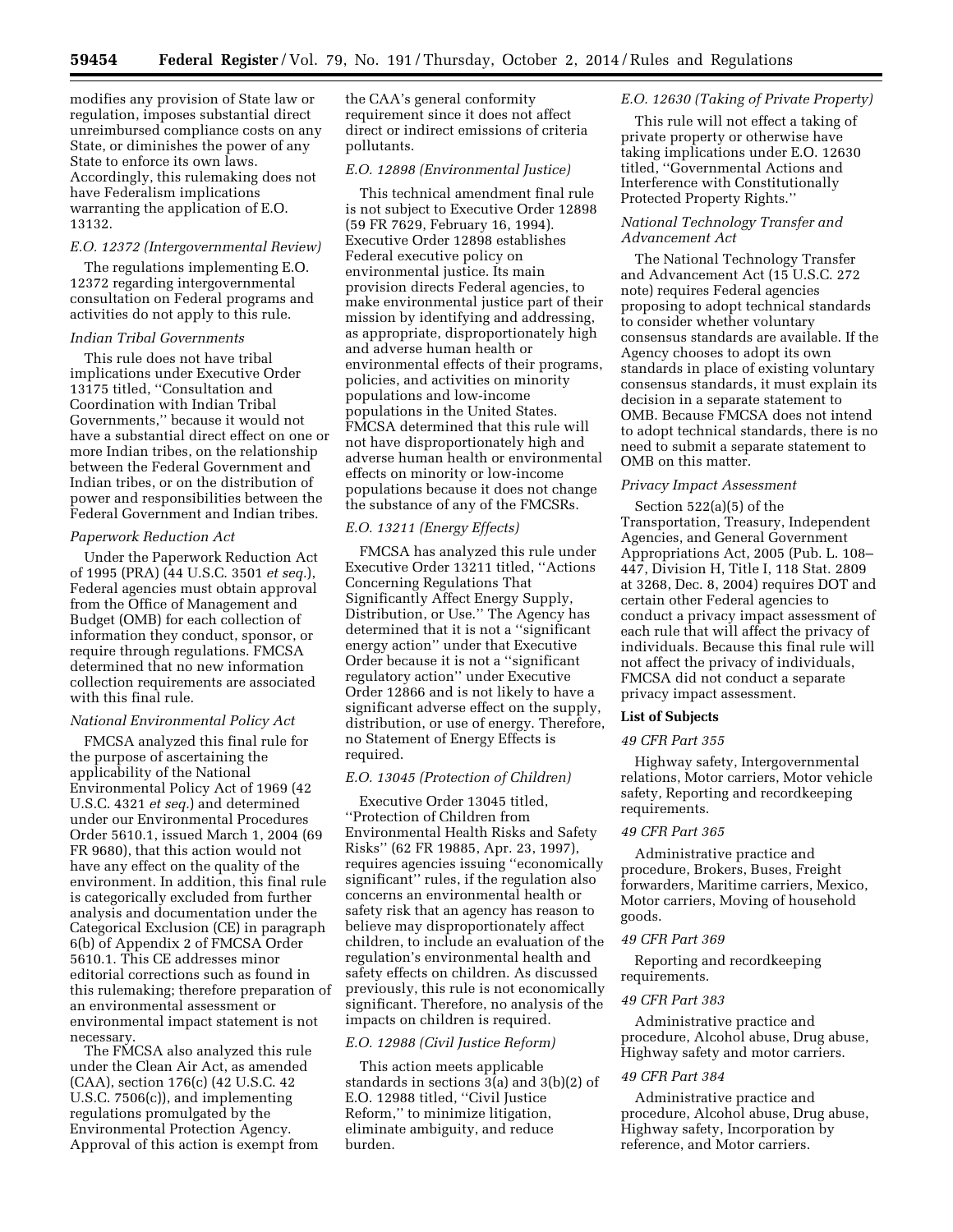## *49 CFR Part 385*

Administrative practice and procedure, Highway safety, Incorporation by reference. Mexico, Motor carriers, Motor vehicle safety, Reporting and recordkeeping requirements.

# *49 CFR Part 387*

Buses, Freight, Freight forwarders, Hazardous materials transportation, Highway safety, Insurance, Intergovernmental relations, Motor carriers, Motor vehicle safety, Moving of household goods, Penalties, Reporting and recordkeeping requirements, Surety bonds.

## *49 CFR Part 390*

Highway safety, Intermodal transportation, Motor carriers, Motor vehicle safety, Reporting and recordkeeping requirements.

## *49 CFR Part 391*

Alcohol abuse, Drug abuse, Drug testing, Highway safety, Motor carriers, Reporting and recordkeeping requirements, Safety, Transportation.

#### *49 CFR Part 392*

Driving of Commercial Motor Vehicles.

#### *49 CFR Part 395*

Highway safety, Motor carriers, Reporting and recordkeeping requirements.

#### *49 CFR Part 397*

Administrative practice and procedure, Highway safety, Intergovernmental relations, Motor carriers, Parking, Radioactive materials, Reporting and recordkeeping requirements, Tires.

In consideration of the foregoing, FMCSA is amending 49 CFR chapter III, parts 355, 365, 369, 383, 384, 385, 387, 390, 391, 392, 395, and 397, as set forth below:

## **PART 355—COMPATIBILITY OF STATE LAWS AND REGULATIONS AFFECTING INTERSTATE MOTOR CARRIER OPERATIONS**

■ 1. The authority citation for part 355 continues to read as follows:

**Authority:** 49 U.S.C. 504 and 31101 *et seq.;*  49 CFR 1.87.

■ 2. Amend appendix A to part 355 by revising the paragraphs titled ''Hours of Service of Drivers'' to read as follows:

# **Appendix A to Part 355—Guidelines for the Regulatory Review**

\* \* \* \* \*

#### **Hours of Service of Drivers**

The following is a high-level summary of the hours-of-service regulations governing property and passenger carriers. The description below outlines only some of the major provisions, but does not capture all the detailed requirements. For the detailed provisions, which include rest breaks, sleeper berth, and records of duty status issues, see part 395 of this subchapter.

The hours-of-service regulations prohibit both property and passenger carriers from allowing or requiring any driver to drive as follows:

1. *Property.* More than 11 hours after 10 consecutive hours off duty within a consecutive 14-hour duty period, and more than 60/70 hours on duty in 7/8 consecutive days. A driver may restart a 7/8 consecutive day period after taking 34 or more consecutive hours off duty, which includes two periods from 1 a.m. to 5 a.m., home terminal time. The restart may be used only once per week, or 168 hours, measured from the beginning of the previous restart.

2. *Passenger.* More than 10 hours after 8 consecutive hours off duty within a 15-hour duty period, and more than 60/70 hours on duty in 7/8 consecutive days.

**PART 365—RULES GOVERNING APPLICATIONS FOR OPERATING AUTHORITY** 

\* \* \* \* \*

■ 3. The authority citation for part 365 continues to read as follows:

**Authority:** 5 U.S.C. 553 and 559; 49 U.S.C. 13101, 13301, 13901–13906, 14708, 31138, and 31144; and 49 CFR 1.87.

## **§ 365.405 [Amended]**

 $\blacksquare$  4. Amend § 365.405(a)(1) by removing the phrase ''IT Operations Division (MC–RIO)'' and adding in its place the phrase ''Office of Registration and Safety Information (MC–RS)''.

## **§ 365.411 [Amended]**

 $\blacksquare$  5. Amend § 365.411(b) by removing the phrase ''IT Operations Division (MC–RIO)'' and adding in its place the phrase ''Office of Registration and Safety Information (MC–RS)''.

# **§ 365.413 [Amended]**

■ 6. Amend § 365.413(b) introductory text by removing the phrase ''IT Operations Division (MC–RIO)'' and adding in its place the phrase ''Office of Registration and Safety Information (MC–RS)''.

# **PART 369—REPORTS OF MOTOR CARRIERS**

■ 7. The authority citation for part 369 continues to read as follows:

**Authority:** 49 U.S.C. 14123; 49 CFR 1.87.

#### **§ 369.6 [Amended]**

■ 8. Amend § 369.6 by removing the phrase ''Office of Information Technology (MC–RI)'' and adding in its place the phrase ''Office of Registration and Safety Information (MC–RS)''.

## **PART 383—COMMERCIAL DRIVER'S LICENSE STANDARDS; REQUIREMENTS AND PENALTIES**

■ 9. The authority citation for part 383 continues to read as follows:

**Authority:** 49 U.S.C. 521, 31136, 31301 *et seq.,* and 31502; secs. 214 and 215 of Pub. L. 106–159, 113 Stat. 1748, 1766, 1767; sec. 1012(b) of Pub. L. 107–56, 115 Stat. 272, 297, sec. 4140 of Pub. L. 109–59, 119 Stat. 1144, 1746; and 49 CFR 1.87.

■ 10. Amend § 383.5 by revising the definitions of ''Commercial motor vehicle (CMV)'' and ''Conviction'' to read as follows:

#### **§ 383.5 Definitions.**

\* \* \* \* \* *Commercial motor vehicle (CMV)*  means a motor vehicle or combination of motor vehicles used in commerce to transport passengers or property if the motor vehicle is a—

(1) Combination Vehicle (Group A) having a gross combination weight rating or gross combination weight of 11,794 kilograms or more (26,001 pounds or more), whichever is greater, inclusive of a towed unit(s) with a gross vehicle weight rating or gross vehicle weight of more than 4,536 kilograms (10,000 pounds), whichever is greater; or

(2) Heavy Straight Vehicle (Group B)—having a gross vehicle weight rating or gross vehicle weight of 11,794 or more kilograms (26,001 pounds or more), whichever is greater; or

(3) Small Vehicle (Group C)—(i) that does not meet Group A or B requirements;

(ii) Is designed to transport 16 or more passengers, including the driver; or

(iii) Is of any size and is used in the transportation of hazardous materials as defined in this section.

\* \* \* \* \*

*Conviction* means an unvacated adjudication of guilt, or a determination that a person has violated or failed to comply with the law in a court of original jurisdiction or by an authorized administrative tribunal, an unvacated forfeiture of bail or collateral deposited to secure the person's appearance in court, a plea of guilty or nolo contendere accepted by the court, the payment of a fine or court cost, or violation of a condition of release without bail, regardless of whether or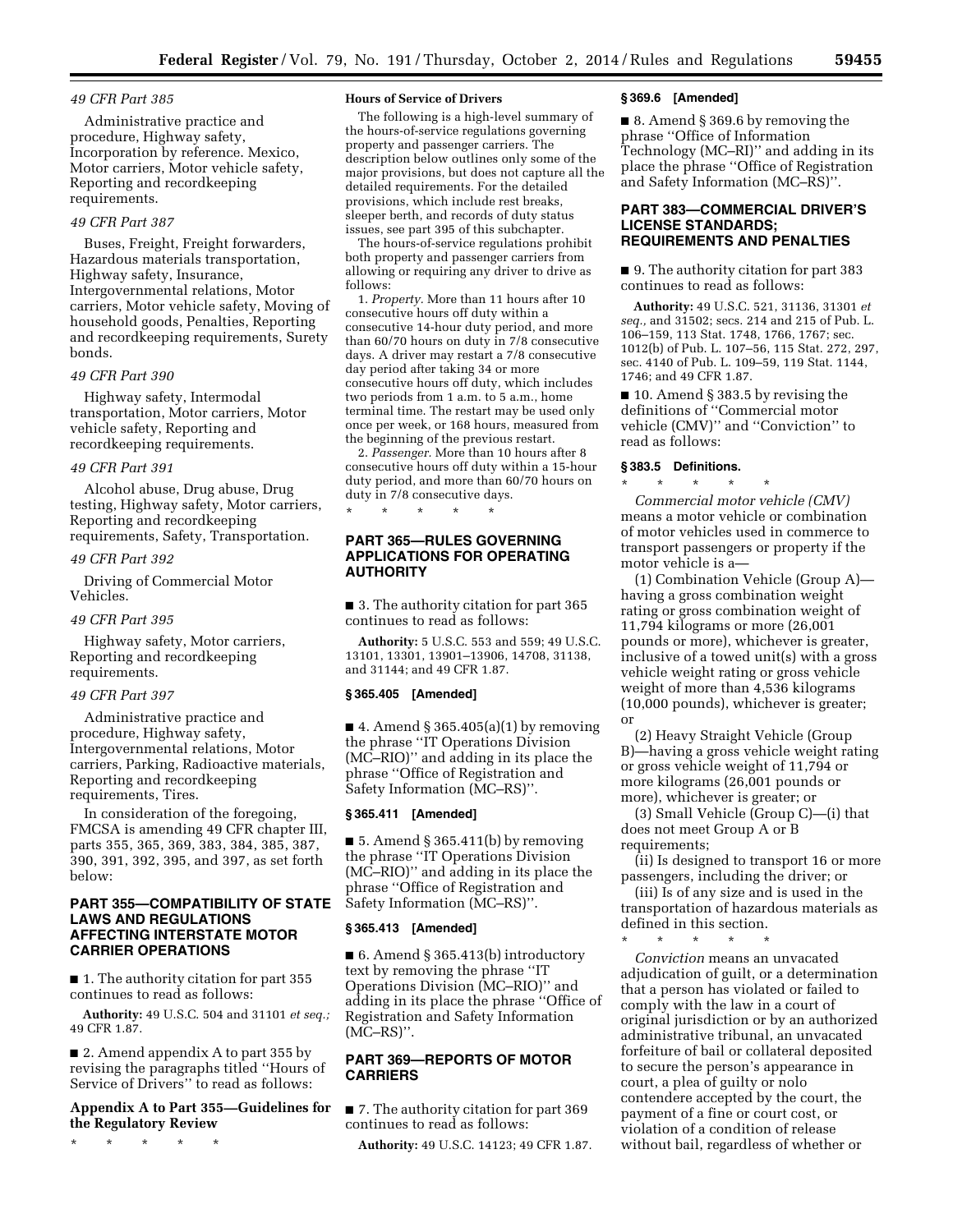not the penalty is rebated, suspended, or **Federal Register**. All of the materials prorated.

\* \* \* \* \*

 $\blacksquare$  11. Amend § 383.73 by revising paragraphs  $(n)(1)$  and  $(o)(4)(i)$ introductory text to read as follows:

#### **§ 383.73 State procedures.**

\* \* \* \* \*

(n) \* \* \* \*

(1) Prevent the issuance of an initial, renewed or upgraded CLP or an initial, renewed, upgraded, or transferred CDL when the results of transactions indicate the applicant is unqualified. These controls, at a minimum, must be established for the following transactions: State, CDLIS, and PDPS driver record checks; and Social Security Number verification. Knowledge and skills test scores verification controls must be established for an initial, renewed, or upgraded CDL.

- \* \* \* \* \*
- (o) \* \* \*

 $(4) * * *$  (i) Beginning January 30, 2012, if a driver's medical certification or medical variance expires, or FMCSA notifies the State that a medical examiner's certificate is voided or rescinded or a medical variance was removed or rescinded, the State must: \* \* \* \* \*

# **PART 384—STATE COMPLIANCE WITH COMMERCIAL DRIVER'S LICENSE PROGRAM**

■ 12. The authority citation for part 384 continues to read as follows:

**Authority:** 49 U.S.C. 31136, 31301, *et seq.,*  and 31502; secs. 103 and 215 of Pub. L. 106– 59, 113 Stat. 1753, 1767; and 49 CFR 1.87.

■ 13. Revise § 384.107 to read as follows:

## **§ 384.107 Matter incorporated by reference.**

(a) *Incorporation by reference.* This part includes references to certain matter or materials. The text of the materials is not included in the regulations contained in this part. The materials are hereby made a part of the regulations in this part. The Director of the Office of the Federal Register has approved the materials incorporated by reference in accordance with 5 U.S.C. 552(a) and 1 CFR part 51. For materials subject to change, only the specific version approved by the Director of the Office of the Federal Register and specified in the regulation are incorporated. Material is incorporated as it exists on the date of the approval and a notice of any change in these materials will be published in the

incorporated by reference are available from the sources listed below and available for inspection at the Department of Transportation Library, 1200 New Jersey Ave. SE., Washington, DC 20590–0001; telephone is (202) 366– 0746. These documents are also available for inspection and copying as provided in 49 CFR part 7. They are also available for inspection at the National Archives and Records Administration (NARA). For information on the availability of this material at NARA, call 202–741–6030, or go to: *[http://](http://www.archives.gov/federal_register/code_of_federal_regulations/ibr_locations.html) [www.archives.gov/federal](http://www.archives.gov/federal_register/code_of_federal_regulations/ibr_locations.html)*\_*register/ code*\_*of*\_*federal*\_*[regulations/ibr](http://www.archives.gov/federal_register/code_of_federal_regulations/ibr_locations.html)*\_ *[locations.html.](http://www.archives.gov/federal_register/code_of_federal_regulations/ibr_locations.html)* 

(b) The American Association of Motor Vehicle Administrators (AAMVA), 4301 Wilson Boulevard, Suite 400, Arlington, VA 22203, (703) 522–1300, *[http://www.aamva.org.](http://www.aamva.org)* 

(1) ''Commercial Driver's License Information System (CDLIS) State Procedures Manual,'' Release 5.3.2.1, August 2013, incorporation by reference approved for §§ 384.225(f) and 384.231(d).

(2) [Reserved]

 $\blacksquare$  14. Amend § 384.206 by revising (a)(1) introductory text to read as follows:

### **§ 384.206 State record checks.**

 $(a) * * * *$ 

(1) Before issuing, renewing, or upgrading a CLP or issuing, renewing, upgrading or transferring CDL to any person, the driver's State of record must, within the period of time specified in § 384.232, check its own driver records as follows:

\* \* \* \* \* **§ 384.209 [Amended]** 

■ 15. Amend § 384.209(b)(2) by adding the phrase ''from a foreign country'' after the phrase ''a person'' and before the phrase ''who is unlicensed.''

■ 16. Revise § 384.212(b) to read as follows:

### **§ 384.212 Domicile requirement.**

\* \* \* \* \* (b) The State must require any person

holding a CDL issued by another State to apply for a transfer CDL from the State within 30 days after establishing domicile in the State, as specified in § 383.71(c) of this subchapter.

 $\blacksquare$  17. Amend § 384.225 by revising paragraph (e) introductory text and paragraph (f) to read as follows:

# **§ 384.225 CDLIS driver recordkeeping.**

\* \* \* \* \*

(e) Only allow the following users or their authorized agents to receive the designated information:

\* \* \* \* \*

(f) Ensure the content of the report provided a user authorized by paragraph (e) of this section from the CDLIS driver record is comparable to the report that would be generated by a CDLIS State-to-State request for a CDLIS driver history, as defined in the ''CDLIS State Procedures Manual'' (incorporated by reference, see § 384.107(b)), and must include the medical certification status information of the driver in paragraph (a)(2) of this section. This does not preclude authorized users from requesting a CDLIS driver status.  $\blacksquare$  18. Amend § 384.228 by adding

paragraph (h)(3) and revising paragraph (j) to read as follows:

## **§ 384.228 Examiner training and record checks.**

- \* \* \* \* \*
	- (h) \* \* \*

(3) Criteria for not passing the criminal background check must include at least the following: (i) Any felony conviction within the last 10 years; or (ii) Any conviction involving fraudulent activities.

(j) Rescind the certification to administer CDL tests of all test examiners who do not successfully complete the required refresher training every 4 years.

■ 19. Revise § 384.229(b) to read as follows:

\* \* \* \* \*

## **§ 384.229 Skills test examiner auditing and monitoring.**

\* \* \* \* \* (b) At least once every 2 years, conduct covert and overt monitoring of examinations performed by State and third party CDL skills test examiners.

\* \* \* \* \*

# **§ 384.305 [Amended]**

■ 20. Amend § 384.305 by removing the phrase ''(Approved by the Office of Management and Budget under control number 2125–0542)'' at the end of the section.

# **PART 385—SAFETY FITNESS PROCEDURES**

■ 21. The authority citation for part 385 continues to read as follows:

**Authority:** 49 U.S.C. 113, 504, 521(b), 5105(e), 5109, 13901–13905, 31133, 31135, 31136, 31137(a), 31144, 31148, and 31502; Sec. 113(a), Pub. L. 103–311; Sec. 408, Pub. L. 104–88; Sec. 350 of Pub. L. 107–87; and 49 CFR 1.87.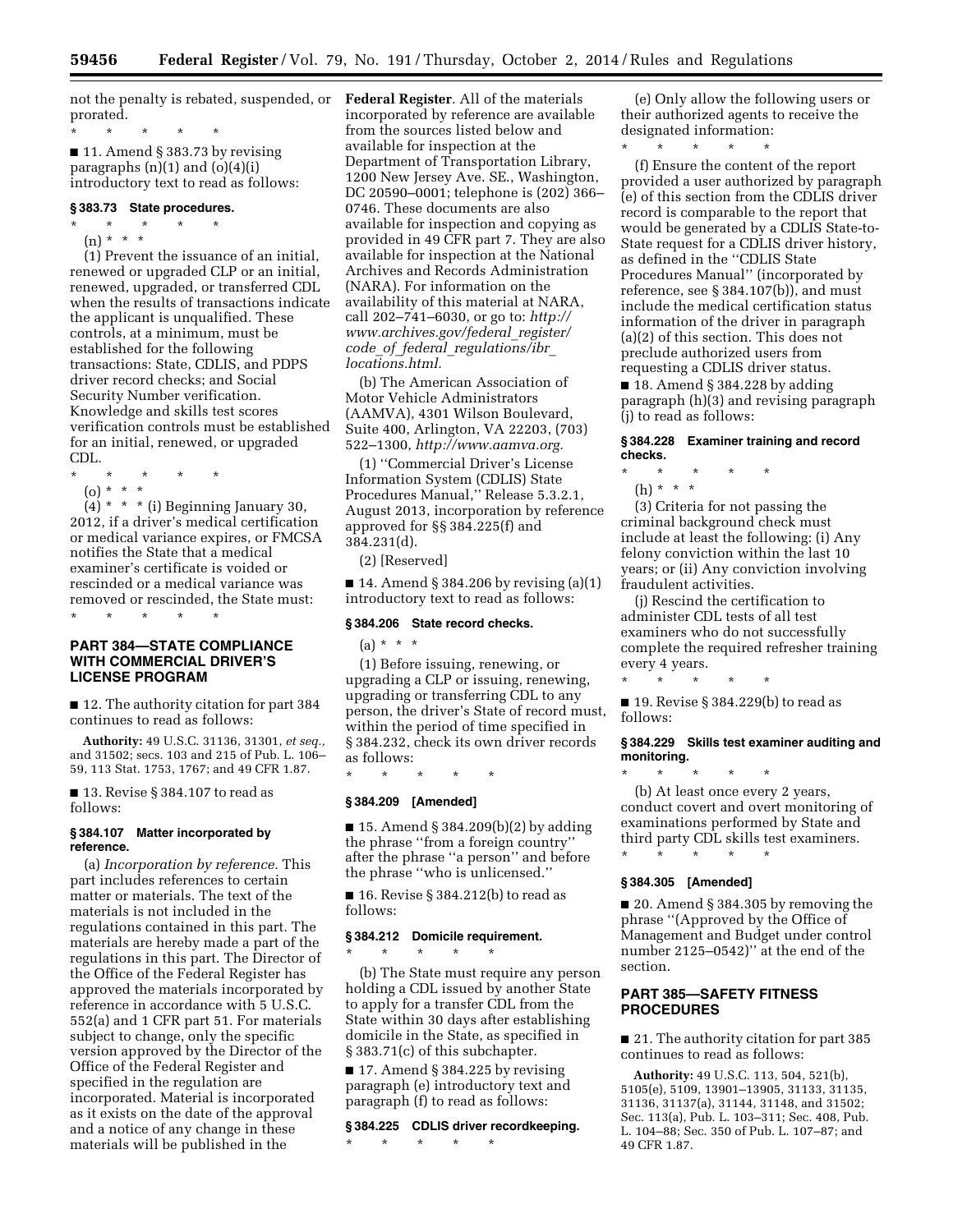### **§ 385.308 [Amended]**

 $\blacksquare$  22. Amend § 385.308(a)(1) by adding the word ''motor'' after the word ''commercial'' and before the word ''vehicle.''

# **Appendix B to Part 385 [Amended]**

■ 23. In Appendix B to Part 385, section VII, List of Acute and Critical Regulations, remove the entry for § 397.101(d), which reads "Requiring or permitting the operation of a motor vehicle containing highway routecontrolled quantity, as defined in § 173.403, of radioactive materials that is not accompanied by a written route plan.''

## **PART 387—MINIMUM LEVELS OF FINANCIAL RESPONSIBILITY FOR MOTOR CARRIERS**

■ 24. The authority citation for part 387 continues to read as follows:

**Authority:** 49 U.S.C. 13101, 13301, 13906, 14701, 31138, 31139, and 31144; and 49 CFR 1.87.

## **§ 387.15 [Amended]**

■ 25. Amend § 387.15 as follows: ■ a. Remove the designation "OMB No. 2125–0074'' under the center heading ''Illustration I'' and following the phrase ''Form Approved.''

■ b. Remove the phrase "(Form approved by Office of Management and Budget under control no. 2125–0075)'' under the center heading ''Illustration II'' and following the phrase ''Form MCS–82 (4/83).''

#### **§ 387.39 [Amended]**

■ 26. Amend § 387.39 by removing the phrase ''(Approved by the Office of Management and Budget under control number 2125–0518)'' at the end of the section.

# **PART 390—FEDERAL MOTOR CARRIER SAFETY REGULATIONS; GENERAL**

■ 27. The authority citation for part 390 is revised to read as follows:

**Authority:** 49 U.S.C. 504, 508, 31132, 31133, 31136, 31144, 31151, 31502; sec. 114, Pub. L. 103–311, 108 Stat. 1673, 1677–1678; sec. 212, 217, 229, Pub. L. 106–159, 113 Stat. 1748, 1766, 1767; sec. 229, Pub. L. 106–159 (as transferred by sec. 4114 and amended by secs. 4130–4132, Pub. L. 109–59, 119 Stat. 1144, 1726, 1743–1744); sec. 4136, Pub. L. 109–59, 119 Stat. 114, 1745; sections 32101(d) and 32934, Pub. L. 112–141, 126 Stat. 405, 778, 830; and 49 CFR 1.87.

■ 28. Amend § 390.5 as follows: ■ a. In the definition of "Conviction" remove the word ''probated'' and add in its place the word ''prorated.''

■ b. Add a definition for "Crash" in alphabetical order.

## **§ 390.5 Definitions.**

\* \* \* \* \* *Crash*—See accident.

\* \* \* \* \*  $\blacksquare$  29. Revise § 390.19(d) to read as

follows:

## **§ 390.19 Motor carrier, hazardous material shipper, and intermodal equipment provider identification reports.**

\* \* \* \* \* (d) *Where to file.* The required form under paragraph (a) of this section must be filed with the FMCSA Office of Registration and Safety Information. The form may be filed electronically according to the instructions at the Agency's Web site, or it may be sent to Federal Motor Carrier Safety Administration, Office of Registration and Safety Information (MC–RS), 1200 New Jersey Avenue SE., Washington, DC 20590.

\* \* \* \* \*

# **§ 390.40 [Amended]**

 $\blacksquare$  30. Amend § 390.40(j) by removing the reference " $\S 386.72(b)(1)$ " and adding in its place ''§ 386.72(b)(3)''.

# **PART 391—QUALIFICATIONS OF DRIVERS AND LONGER COMBINATION VEHICLE (LCV) DRIVER INSTRUCTORS**

■ 31. The authority citation for part 391 continues to read as follows:

**Authority:** 49 U.S.C. 504, 508, 31133, 31136, and 31502; sec. 4007(b) of Pub. L. 102–240, 105 Stat. 1914, 2152; sec. 114 of Pub. L. 103–311, 108 Stat. 1673, 1677; sec. 215 of Pub. L. 106–159, 113 Stat. 1748, 1767; sec. 32934 of Pub. L. 112–141, 126 Stat. 405, 830; and 49 CFR 1.87.

## **§ 391.63 [Amended]**

■ 32. Amend § 391.63 by removing the phrase ''(Approved by the Office of Management and Budget under control number 2125–0081)''.

## **PART 392—DRIVING OF COMMERCIAL MOTOR VEHICLES**

■ 33. The authority citation for part 392 continues to read as follows:

**Authority:** 49 U.S.C. 504, 13902, 31136, 31151, 31502; Section 112 of Pub. L. 103– 311, 108 Stat. 1673, 1676 (1994), as amended by sec. 32509 of Pub. L. 112–141, 126 Stat. 405, 805 (2012); and 49 CFR 1.87.

## **§ 392.5 [Amended]**

■ 34. Amend § 392.5(a)(3) introductory text by removing the word ''and'' and adding in its place the word ''or.''

# **PART 395—HOURS OF SERVICE OF DRIVERS**

■ 35. The authority citation for part 395 continues to read as follows:

**Authority:** 49 U.S.C. 504, 31133, 31136, 31137, and 31502; sec. 113, Pub. L. 103–311, 108 Stat. 1673, 1676; sec. 229, Pub. L. 106– 159 (as transferred by sec. 4115 and amended by secs. 4130–4132, Pub. L. 109–59, 119 Stat. 1144, 1726, 1743, 1744); sec. 4133, Pub. L. 109–59, 119 Stat. 1144, 1744; sec. 108, Pub. L. 110–432, 122 Stat. 4860–4866; sec. 32934, Pub. L. 112–141, 126 Stat. 405, 830; and 49 CFR 1.87.

## **§ 395.8 [Amended]**

■ 36. Amend § 395.8 by removing the phrase ''(Approved by the Office of Management and Budget under control number 2125–0016)'' at the end of the section.

# **PART 397—TRANSPORTATION OF HAZARDOUS MATERIALS; DRIVING AND PARKING RULES**

■ 37. The authority citation for part 397 continues to read as follows:

**Authority:** 49 U.S.C. 322; 49 CFR 1.87. Subpart A also issued under 49 U.S.C. 5103, 31136, 31502, and 49 CFR 1.97. Subparts C, D, and E also issued under 49 U.S.C. 5112, 5125.

■ 38. Amend § 397.69 by revising paragraphs (b) and (c) to read as follows:

#### **§ 397.69 Highway routing designations; preemption.**

\* \* \* \* \* (b) Except as provided in §§ 397.75 and 397.219, an NRHM route designation made in violation of paragraph (a) of this section is preempted pursuant to 49 U.S.C. 5125(c).

(c) A highway routing designation established by a State, political subdivision, or Indian tribe before November 14, 1994 is subject to preemption in accordance with the preemption standards in paragraphs (a)(1) and (a)(2) of § 397.203.

■ 39. Revise § 397.73 to read as follows:

\* \* \* \* \*

## **§ 397.73 Public information and reporting requirements.**

(a) Public information. Information on NRHM routing designations must be made available by the States and Indian tribes to the public in the form of maps, lists, road signs or some combination thereof. If road signs are used, those signs and their placements must comply with the provisions of the Manual on Uniform Traffic Control Devices for Streets and Highways, published by the Federal Highway Administration